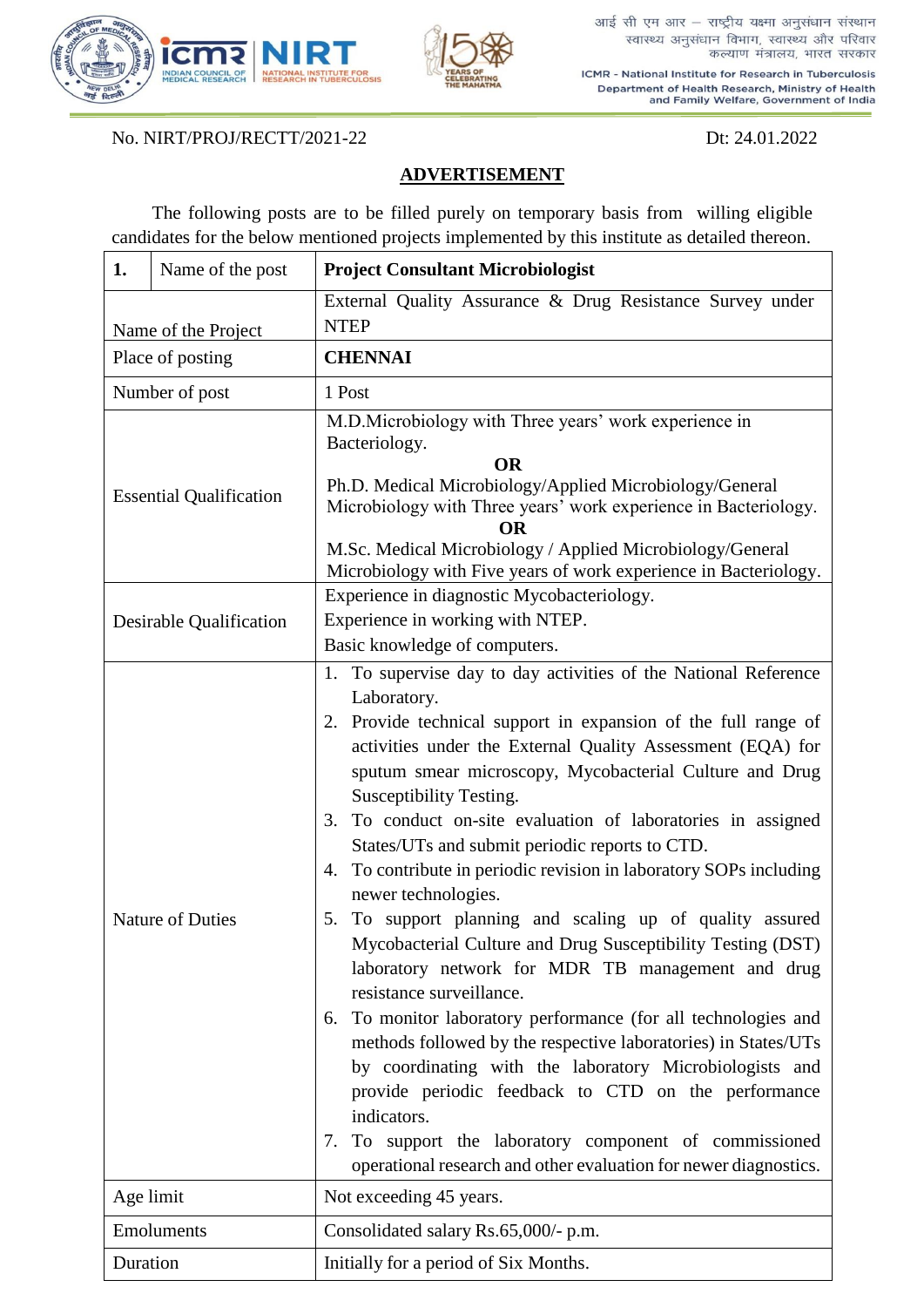| 2.                             | Name of the post | <b>Project Senior Lab Technician</b>                                                                                                                                                                                                                                                                                                                                                                                                                                                                                                                                                                                                                                                                                                                                                                                                                          |
|--------------------------------|------------------|---------------------------------------------------------------------------------------------------------------------------------------------------------------------------------------------------------------------------------------------------------------------------------------------------------------------------------------------------------------------------------------------------------------------------------------------------------------------------------------------------------------------------------------------------------------------------------------------------------------------------------------------------------------------------------------------------------------------------------------------------------------------------------------------------------------------------------------------------------------|
| Name of the Project            |                  | External Quality Assurance & Drug Resistance Survey under<br><b>NTEP</b>                                                                                                                                                                                                                                                                                                                                                                                                                                                                                                                                                                                                                                                                                                                                                                                      |
| Place of posting               |                  | <b>CHENNAI</b>                                                                                                                                                                                                                                                                                                                                                                                                                                                                                                                                                                                                                                                                                                                                                                                                                                                |
| Number of post                 |                  | $1$ (One) - OBC                                                                                                                                                                                                                                                                                                                                                                                                                                                                                                                                                                                                                                                                                                                                                                                                                                               |
| <b>Essential qualification</b> |                  | B.Sc.<br>Microbiology/ Biotechnology/ Biochemistry/<br>Chemistry/ Life Science with or without DMLT with five<br>years' of experience in TB Bacteriology.<br>0 <sub>R</sub><br>M.Sc. Medical Microbiology/ Applied Microbiology/<br>General Microbiology/Biotechnology/Biochemistry with or<br>without DMLT with three years' of work experience in TB<br>Bacteriology.                                                                                                                                                                                                                                                                                                                                                                                                                                                                                       |
| Age limit                      |                  | Not exceeding 30 years.                                                                                                                                                                                                                                                                                                                                                                                                                                                                                                                                                                                                                                                                                                                                                                                                                                       |
| Emoluments                     |                  | Consolidated salary Rs.25,000/- p.m.                                                                                                                                                                                                                                                                                                                                                                                                                                                                                                                                                                                                                                                                                                                                                                                                                          |
|                                | Nature of Duties | 1. To perform laboratory tests including Culture & DST as well as<br>molecular detection of drug resistance.<br>To manufacture panel testing slides for EQA of sputum smear<br>2.<br>microscopy.<br>3. To assist the Microbiologist/ Biotechnologist during On Site<br>Evaluation/assessment visits.<br>To facilitate in laboratory training programmes.<br>4.<br>To prepare culture/DNA banks and conduct proficiency testing<br>5.<br>as well as retesting exercise for all participating laboratories.<br>To monitor laboratory performance (for all technologies) in<br>States/UTs and compile laboratory data for analysis by the<br>Microbiologists/Biotechnologist.<br>7. To maintain laboratory equipment and perform periodic<br>calibration.<br>To perform data entry in NIKSHAY/LIMS.<br>8.<br>Any other tasks assigned as per program need.<br>9. |
| Duration                       |                  | Initially for a period of Six Months                                                                                                                                                                                                                                                                                                                                                                                                                                                                                                                                                                                                                                                                                                                                                                                                                          |

|                     | Name of the post | <b>Project Junior Nurse</b>                                                                 |
|---------------------|------------------|---------------------------------------------------------------------------------------------|
| Name of the Project |                  | Predictors of Resistance Emergence Evaluation in Multidrug<br><b>Resistant Tuberculosis</b> |
| Place of posting    |                  | Chennai                                                                                     |
| Number of post      |                  | $1 (One) - OBC$                                                                             |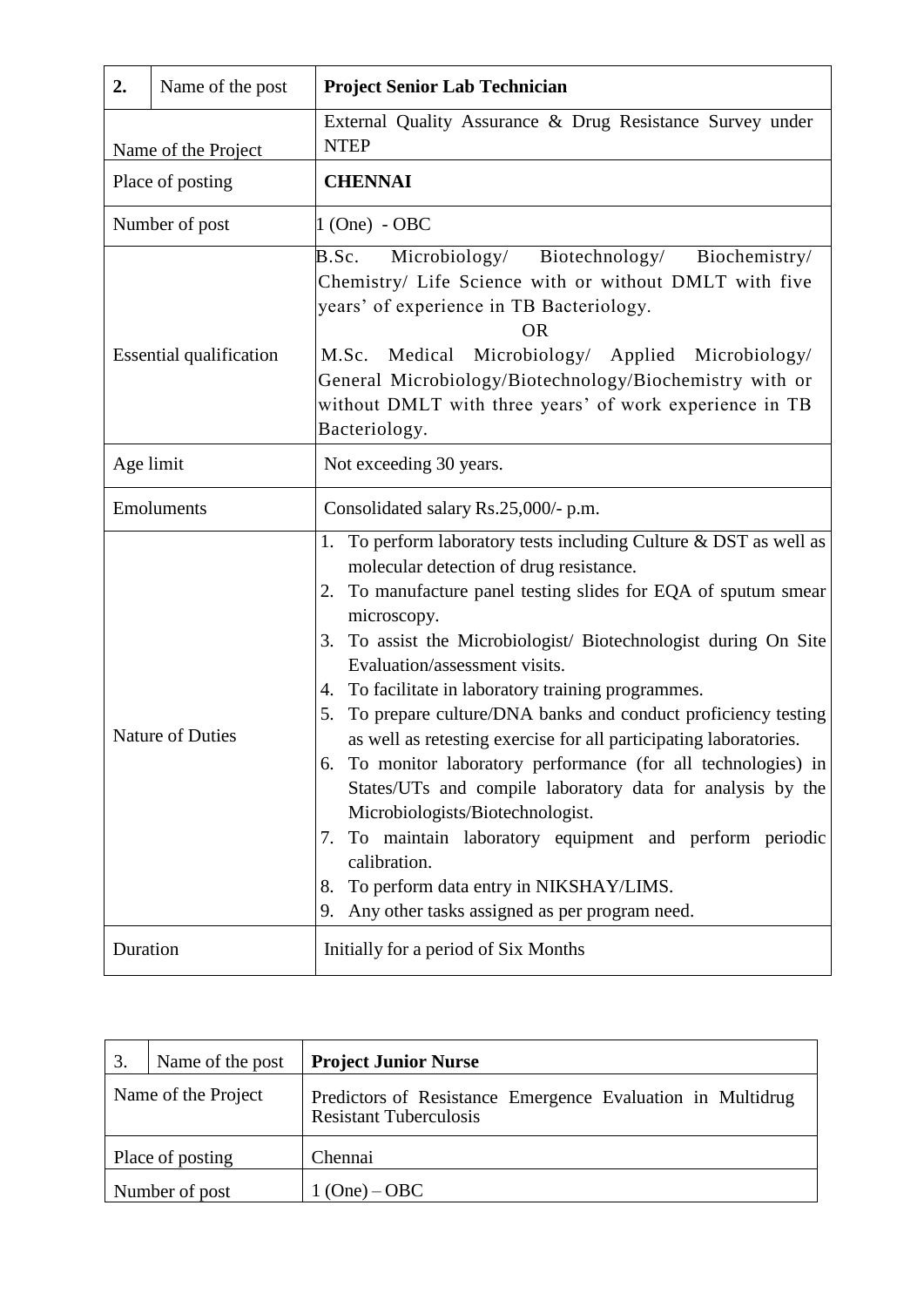| <b>Essential qualification</b> | High School or equivalent with science Subjects plus certificate<br>course in ANM with five years' experience from a recognized<br>institute/board. |
|--------------------------------|-----------------------------------------------------------------------------------------------------------------------------------------------------|
| Age limit                      | Not exceeding 28 years.                                                                                                                             |
| Emoluments                     | Salary of Rs.18,000/- p.m.                                                                                                                          |
| <b>Nature of Duties</b>        | 1. Will be responsible for Screening and enrolment of Potential<br>study participants.                                                              |
|                                | 2. Will be involved in Informed consent Process and draw blood as<br>per Study schedule.                                                            |
|                                | 3. Will be responsible for treatment monitoring and patient<br>retention. Will also maintain Study Binders.                                         |
|                                | 4. Any other work assigned by the Director/Principal Investigator.                                                                                  |
| Duration                       | Initially for a period of Six Months                                                                                                                |

## **INSTRUCTIONS TO THE CANDIDATES:**

- 1. Candidate should submit the application form along with the self-attested copies of the following certificates by ordinary post/Speed post duly superscribed as "Application for the post of worms the top of envelope & send it to **The Director, ICMR-National p Institute for Research in Tuberculosis, No.1, Mayor Sathyamoorthy Road, Chetpet, Chennai: 600 031** for considering their candidature and should mention the name of the post applied for in the prescribed application form. The last date for receiving applications is 11.02.2022 by 5.30 p.m. The date of online/skype interview will be intimated to the eligible/shortlisted candidates by e-mail and in return they will have to send their skype id by e-mail.
	- Prescribed application form downloaded from NIRT/ICMR website
	- $\bullet$  10<sup>th</sup> Marksheet
	- $\bullet$  12<sup>th</sup> Marksheet
	- UG & P.G Degree certificate
	- Community Certificate
	- Experience certificate clearly stating the nature of work during the period of employment.
- 2. Successfully selected candidates shall be subject to verification of all original documents by ICMR-NIRT and fulfillment of required eligibility criteria in all respects of qualification, age and experience, etc.
- 3. Reserved category candidates must produce their latest Caste Validity Certificate. OBC candidates must possess a latest valid non-creamy layer certificate. PWD candidates shall produce latest disability certificate issued by a Medical board of Government hospital with not less than 40% disability.
- 4. Age relaxation is admissible in respect of SC/ST/OBC candidates, Retrenched Government Employees, Departmental Candidates (including projects) and Ex-Servicemen in accordance with the instructions issued by the Central Government from time to time. Age concession to the extent of service rendered in other research projects will also be admissible for experienced and skilled persons.